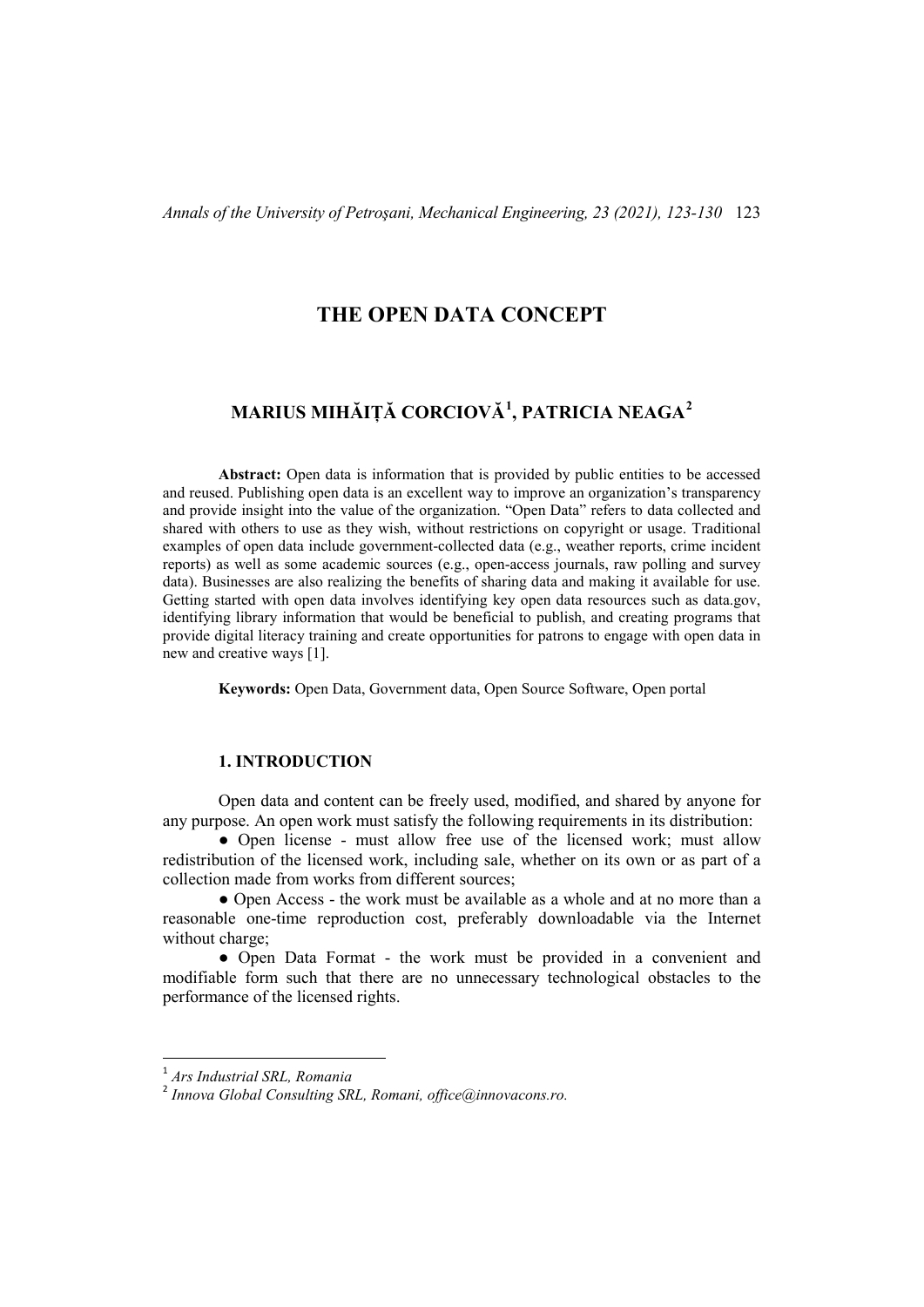Whether a Data license is open or not, can be best checked via the two standard authorities for Open Data:

- Creative Commons a nonprofit organization;
- Open Knowledge Foundation. [2]

Figure 1 shows that CC0, CC-BY (Attribution) and CC-BY-SA (Attribution-ShareAlike) are licenses which can be considered as licenses supporting Free Cultural Works, while the least open license is the NC-ND. CC-BY-SA can be considered equivalent to the Open Data base license (ODbL), which is maintained by the Open Knowledge Foundation [2].



**Fig.1.** CC0, CC-BY (Attribution) and CC-BY-SA (Attribution-ShareAlike) licenses [2]

Open Data is important not only at a level of organization or country, it can also be considered a basis of global growth and democratization of society. An opposite of Open Data is copyrighted data and, in extreme cases, monopolized data. The big scientific publishers for decades have been collecting copyrights for publications written, edited and reviewed by scholars. [2]

### **2. OPEN DATA INITIATIVES**

Below is a detailed description and analysis of Open Data initiatives of the United Kingdom, the United States of America and the World Bank. [3]

UK datasets: The United Kingdom has achieved a significant success in developing its open data portal, http://data.gov.uk/. It features with over 5.600 datasets from all central government organizations and a number of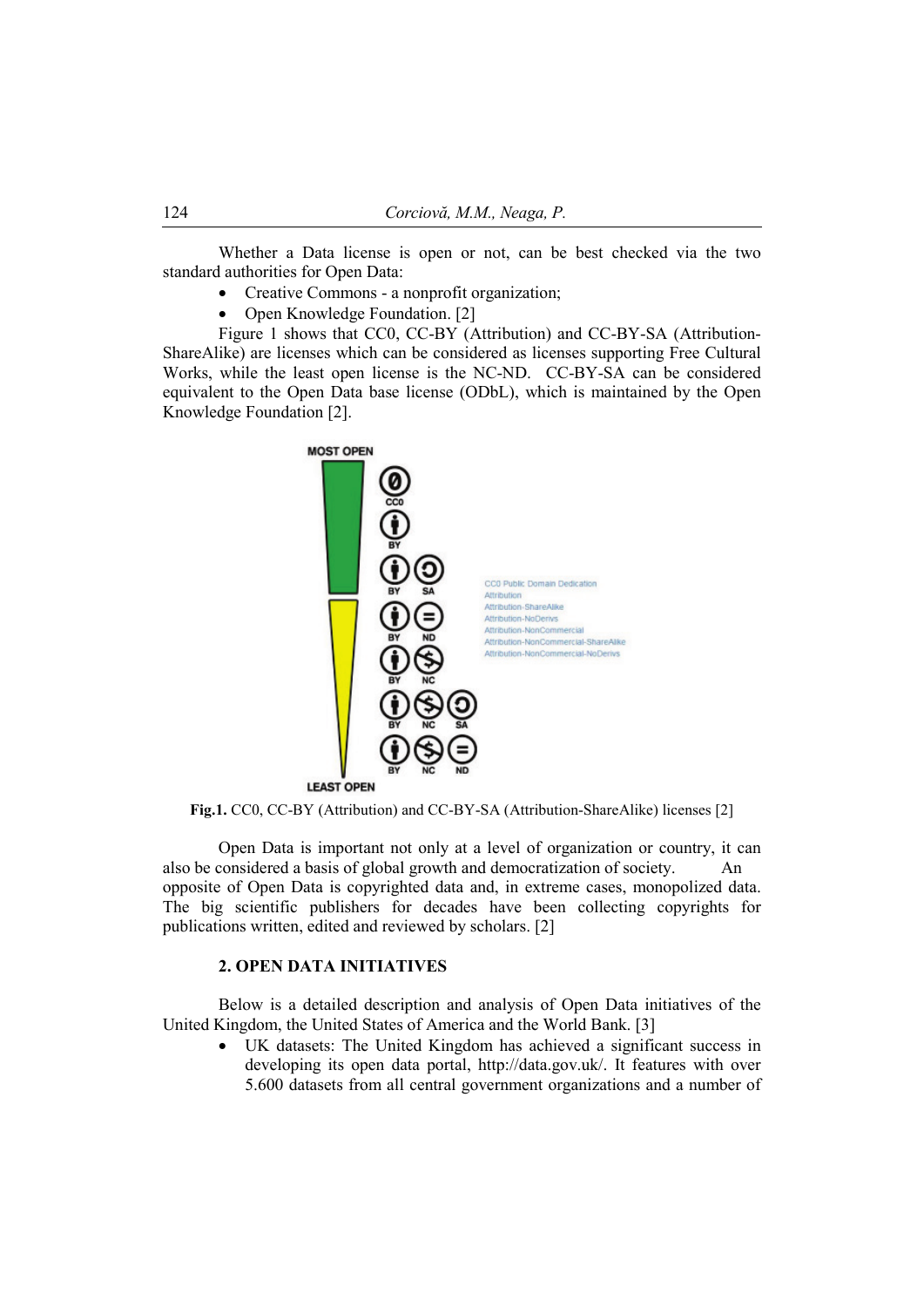other public bodies and local authorities, which are published in various machine-readable formats, such as XLS, CSV, RDF and XML. The portal also allows downloading the metadata from the appropriate dataset in JSON format. Data can be filtered on several criteria, such as publishers or institutions, nation (England, Wales and Scotland), tags, types and it can also be sorted by relevance, title, ranking.

- US datasets: The US open data portal, http://www.data.gov/, is a leading portal that shows the way for democratization of data and introduces innovation. The data available on the portal is gathered from several locations within the government. The portal has over 305.800 datasets which are published in various machine-readable formats, such as XML, CSV/TXT and RDF. The datasets can be queried by keywords, by categories such as finance, education, or by public institutions. The datasets include: review of deposits; investment of companies and class information; information about government projects; index of producer prices; annual data for electricity; business employment dynamics; projections of employees; industry program for funding; resources needed for the budget.
- World Bank datasets: The World Bank has an open data portal as well. It has two APIs for providing access to different datasets: one for indicators – time series data – and one for projects – data in relation to the operations of the World Bank. Both APIs implement RESTful interfaces which enable users to perform queries over the available data, using selection parameters. This technology allows for use of the services from both applications and web browsers. The indicators and projects from the datasets are available in XML, JSON and ATOM formats. The indicator API provides access to more than 3.000 indicators, some even spanning 50 years in the past. The API for projects provides access to all of the World Bank projects, including both active and closed projects. [3]

### **2.1. Open Data and the OpenStreetMap example**

An Open Data oriented organization stimulates companies to build up on the basis of data and software products with minimum administrative requirements (which under the CC-NC is not possible). One of the best examples of such organization is the OpenStreetMap foundation. [2]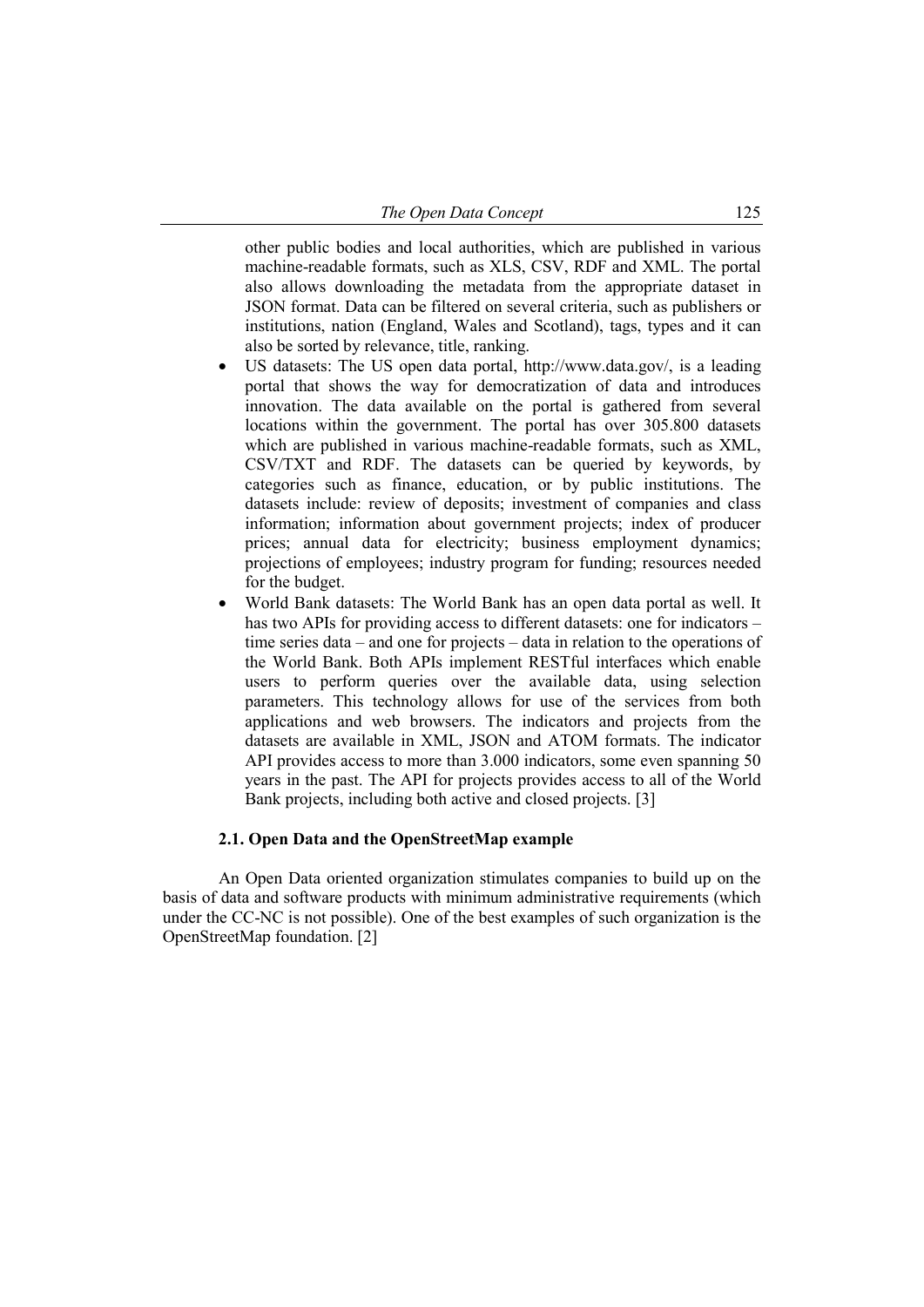

**Fig.2.** OpenStreetMap [2]

Commercial applications of OpenStreetMap includes:

- Web-mapping applications used by Apple, Flickr, MapQuest, MapBox and similar;
- Navigation and vehicle tracking software (offline);
- Geographic analysis and spatial planning. [2]

## **3. BIG DATA AND OPEN DATA**

Data generated by people and sensors and later processed and stored by computers have reached incredible levels and not only are assuming a crucial role inside the information systems of organizations but also represent an incredible source of opportunities for even the individual citizen. Data have gone from relatively smallscale databases relegated inside information systems to superabundant data made available from many different data sources (Big Data), with this heterogeneity mainly constituted by data coming from structured institutional and enterprise datasets, unstructured social media, sensors and people themselves. All these new perspectives of data management bring new, relevant benefits but also significant headaches, especially for public administrators and IT personnel who are on the forefront of this data deluge and who have to provide professional, prompt and efficient responses to these challenges. [4]

Big Data and the related area of Big Data Analytics have such large applications and datasets to manage (from terabytes to exabytes) with a very high level of variety and complexity (from sensors to social media data) that they require new advanced data storage and management tools and new analysis and data visualization technologies. [4]

Some of this data must be given back to the original owners, the citizens, because that data have a public origin and public destination; the Open (Government) Data is another idea of managing data and is here to stay. Open Data is particularly engaging to many public administrations of the world, under the strong pressure of stakeholders who consider (open) data a form of democracy and an opportunity for business. [4]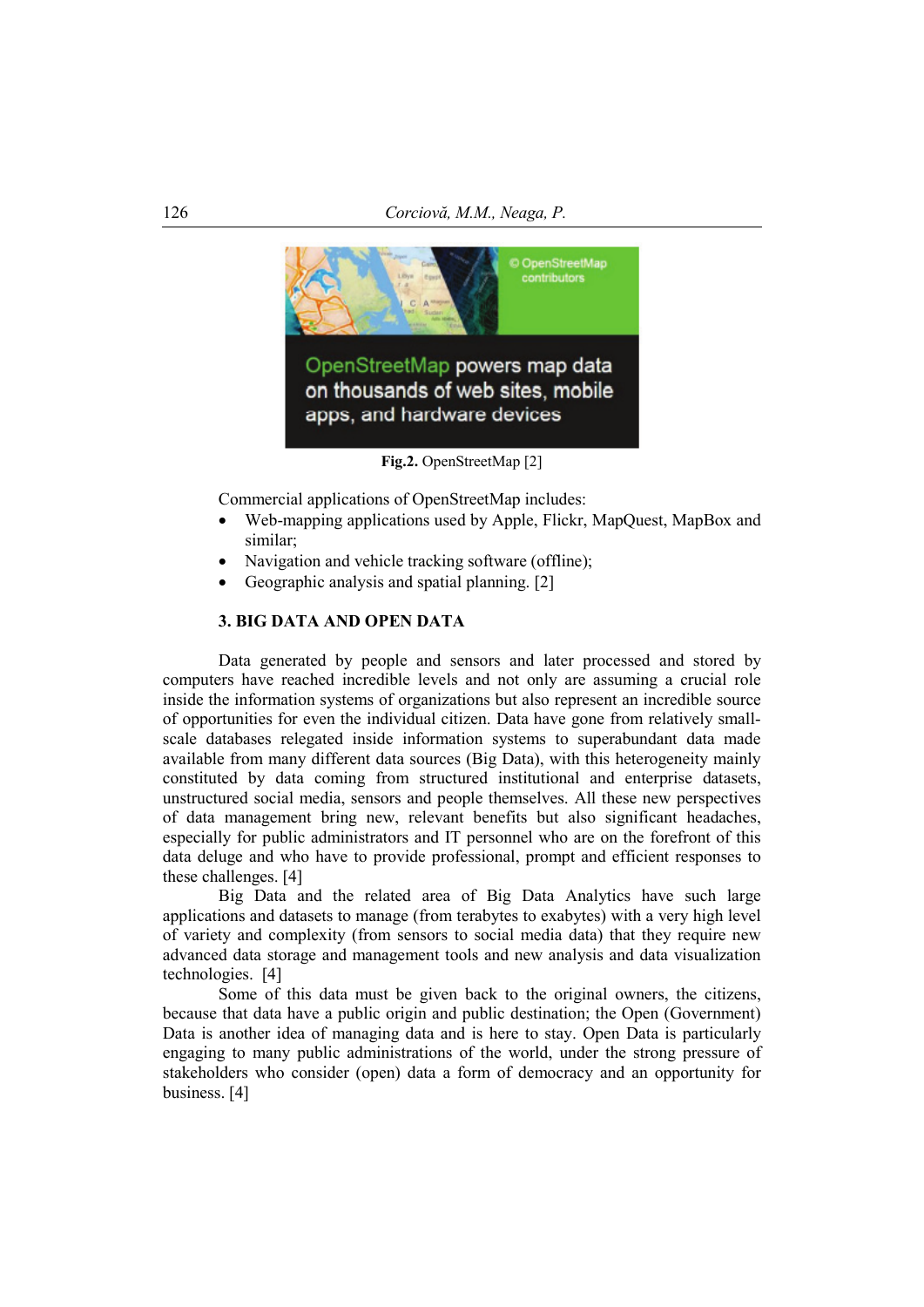Engagement with Open Data should meet the following:

★ Be demand driven: choices about the released data should be based on community needs and demands. This also includes answering the data requests of users.

★★ Consider putting data into context: clear metadata must be provided, including a description of the data quality, the frequency of updates, the data formats, the lineage and links to any additional document that describes how to address the data (manuals, publications, reports, deliverables, analysis of the data, etc.).

★★★ Support conversations pertaining to the data: users should be able to comment on datasets or create structured conversations around data with other users. Data publishers, metadata catalogue maintainers and individual "data owners" should be able to be contacted directly if needed. [3]

★★★★ Build capacity, skills and networks: links to tools for people who would like to work with the published datasets should be provided, along with a "How to Guidance" and Open Data analysis tools, so that people can increase their capacity and skills for interpreting and using data in the manner they need to. Additionally, skill-building sessions on using data in particular ways and sponsoring or engaging with capacity building to help the community work with open data should be put in place.

★★★★★Stimulate collaboration on data as a common resource: feedback loops to improve the quality of datasets and collaborations with communities to create new data resources, lend support to build and sustain useful tools and services that work with the published data, and work with other organizations to connect published data sources should be adopted. [4]

#### **5. OPEN DATA PORTAL - CKAN**

An open data portal is any online platform which supports users in accessing collections of open data. Typical open data portals present the data of the organization which hosts the portal. [5]

Government organizations sometimes host open data portals as a way of meeting their regional freedom of information legal requirements. Another common use case is open data portals for sharing data in some field of research for the benefit of other researchers. The simplest open data portal is list of datasets with instructions for how anyone can access and use that data.

Characteristics of good open data portals include the use of open standards, access to data without human intervention, and analytics about what data people use.

Open data portals contain information of interest to citizens, business owners, nonprofit administrators, researchers, and journalists. [5]

CKAN is the world's leading open-source data portal platform. CKAN makes it easy to publish, share and work with data. It's a data management system that provides a powerful platform for cataloging, storing and accessing datasets with a rich front-end, full API (for both data and catalog), visualization tools and more. [6]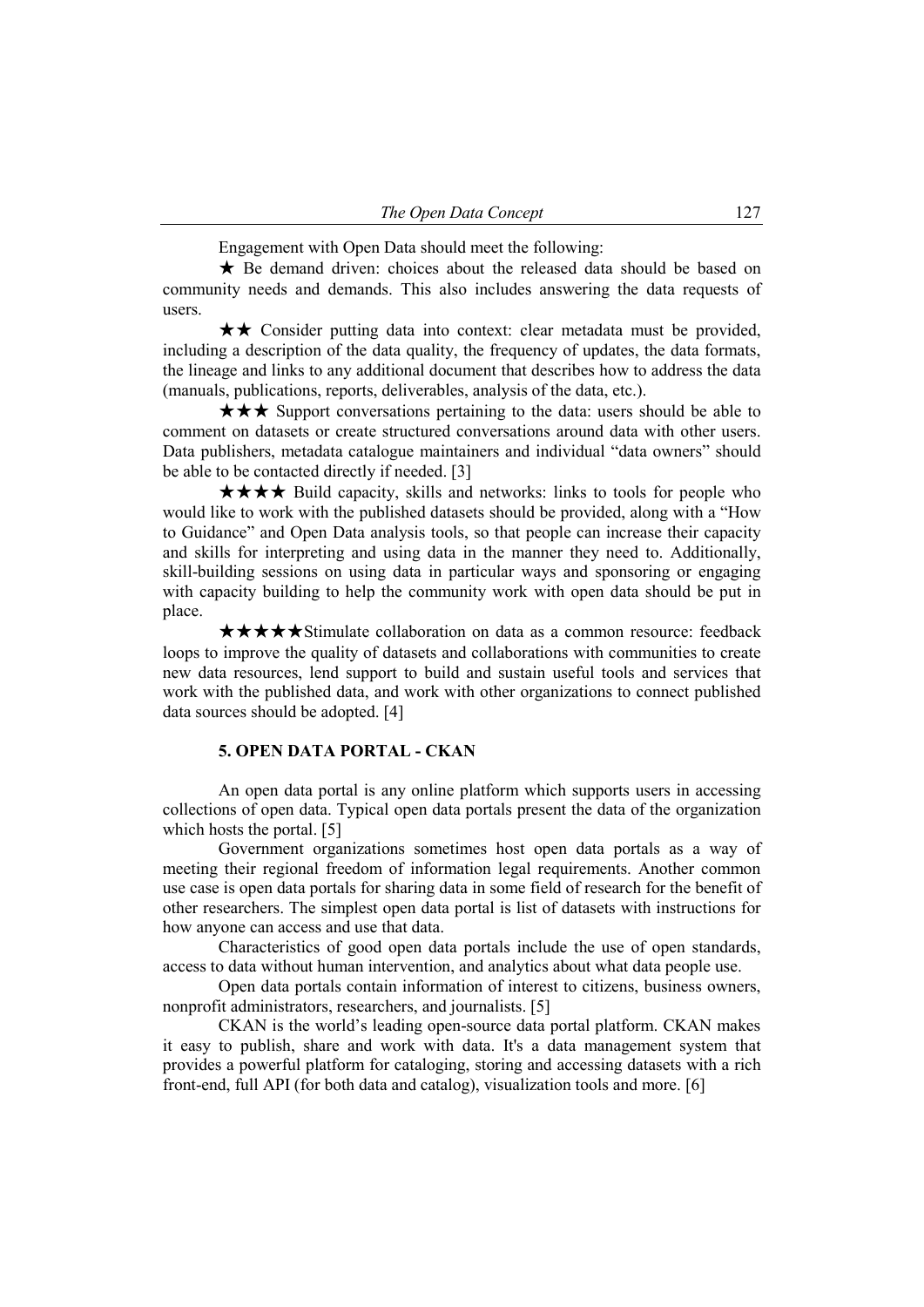CKAN is a tool for making open data websites. (Think of a content management system like WordPress - but for data, instead of pages and blog posts.). It helps to manage and publish collections of data. It is used by national and local governments, research institutions, and other organizations who collect a lot of data.

Registration is needed for most publishing features and for personalization features, such as "following" datasets. It is not needed to search for and download data.

To create a user ID, use the "Register" link at the top of any page. CKAN will ask for the following:

- Username choose a username using only letters, numbers, and characters. For example, "jbloggs" or "joe\_bloggs93";
- Full name  $-$  to be displayed on your user profile;
- E-mail address this will not be visible to other users;
- Password enter the same password in both boxes. [7]

| <b>Z</b> ckan                                        |                       | <b>About</b><br><b>Datasets</b><br>Organizations<br>Groups                     | Log in Register<br>Search<br>Q |
|------------------------------------------------------|-----------------------|--------------------------------------------------------------------------------|--------------------------------|
| <b>备/Registration</b>                                |                       |                                                                                |                                |
| Why Sign Up?                                         |                       |                                                                                |                                |
| Create datasets, groups and<br>other exciting things |                       | <b>Register for an Account</b>                                                 |                                |
|                                                      | <b>Username:</b>      | dedshott                                                                       |                                |
|                                                      | <b>Full Name:</b>     | Col H Dedshott                                                                 |                                |
|                                                      | Email:                | dedshott@catapults.org                                                         |                                |
|                                                      |                       |                                                                                |                                |
|                                                      | Password:             |                                                                                |                                |
|                                                      | Confirm:              |                                                                                |                                |
| About                                                | Contact Us            | Powered by                                                                     | <b>Create Account</b>          |
| Pricing                                              | <b>Privacy Policy</b> | <b>Z</b> ckan                                                                  |                                |
| CKAN<br>English                                      | <b>OKFN</b><br>v.     | Using 416535c from branch release-v2.0.1.<br>Last updated 2013-06-14 17:25:04. |                                |
| Language:                                            |                       | Map data O OpenStreetMap contributors, CC-BY-SA, map imagery O CloudMade       |                                |

**Fig.3.** Registering and logging in [7]

### **6. CONCLUSIONS**

Open data can bring benefits in various fields, such as health, food security, education, climate, intelligent transport systems, and smart cities - and is considered [an](https://ec.europa.eu/digital-single-market/en/policies/building-european-data-economy)  [essential resource for economic growth, job creation and societal progress,](https://ec.europa.eu/digital-single-market/en/policies/building-european-data-economy) opens in a new [window.](https://ec.europa.eu/digital-single-market/en/policies/building-european-data-economy)

Open data publication and re-use brings a variety of benefits, including:

- Increasing the quality, efficiency, and transparency of public services;
- Greater efficiency in processes and delivery of public services;
- Cost saving. [8]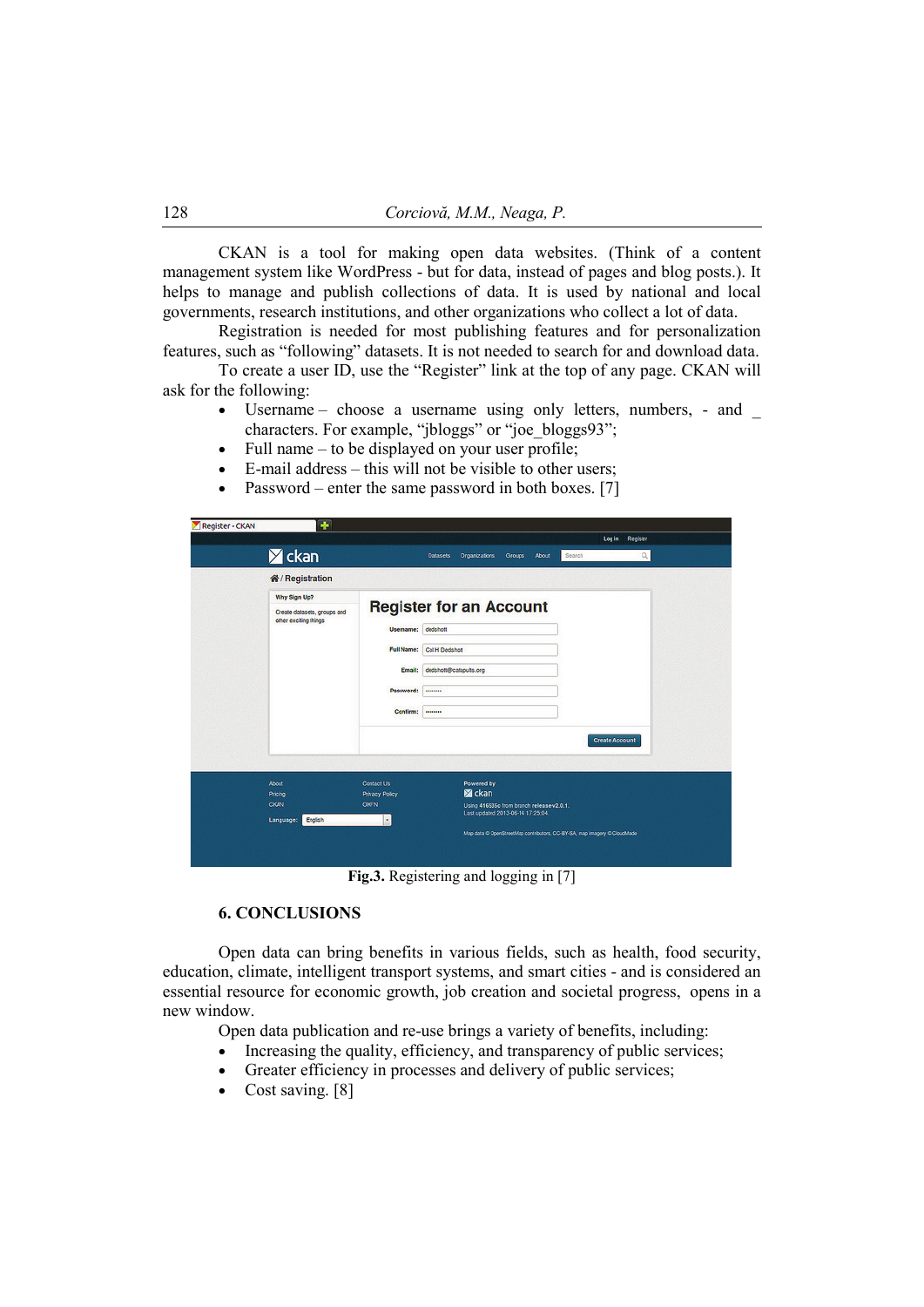#### **ACKNOWLEDGEMENTS**

The project is founded by the EU under the Operational Program Competitivity (POC) from The European Regional Development Fund (FEDR), priority axis 2 – Information and Communication Technology (ICT) for a competitive digital economy, action 2.2.1. – Supporting the added value generated by the ICT sector and innovation in the field through cluster development.

#### **REFERENCES**

- **[1]. Lori Bowen Ayre & Jim Craner.** (2017). *Open Data: What It Is and Why YouShould Care*. Public Library Quarterly, 36:2, 173-184, 2017. DOI: 10.1080/01616846.2017.1313045.
- **[2]. Eisenmann, Thomas R. and Parker, Geoffrey and Van Alstyne, Marshall W.,** *Opening Platforms: How, When and Why?* (August 31, 2008). This paper has been published under the same title as Chapter 6 in Platforms, Markets & Innovation (ed. Gawer, 2009) pp 131- 162, Harvard Business School Entrepreneurial Management Working Paper No. 09-030, Available at SSRN: https://ssrn.com/abstract=1264012 or http://dx.doi.org/10.2139/ssrn.1264012
- **[3]. Hengl, T., Wheeler, I., & MacMillan, R. A.** (2018). *A brief introduction to Open Data, Open Source Software and Collective Intelligence for environmental data creators and users*. PeerJ Preprints, 6, e27127v2. <https://doi.org/10.7287/peerj.preprints.27127v1>.
- **[4]. Kostovski, M., Jovanovik, M., & Trajanov, D.** (2012, September). Open data portal based on semantic web technologies. In Proceedings of the 7th South East European Doctoral Student Conference (pp. 1-13). University of Sheffield. 10.13140/RG.2.2.23588.88969.
- **[5]. Molinari, A., Vincenzo, M., Lorenzino, V., Andrea, A., and Eleonora Bassi.** (2014). *Big data and open data for a smart city*. IEEE-TN Smart cities white papers, Trento, Italy. DOI:10.13140/RG.2.2.33170.56001
- **[6].** [https://en.wikipedia.org/wiki/Open\\_data\\_portal](https://en.wikipedia.org/wiki/Open_data_portal)
- **[7].** <https://github.com/ckan/ckan>
- **[8].** [http://docs.ckan.org/en/2.9/user](http://docs.ckan.org/en/2.9/user-guide.html#what-is-ckan)-guide.html#what-is-ckan
- **[9].** <https://data.europa.eu/en/datastories/benefits-and-value-open-data>